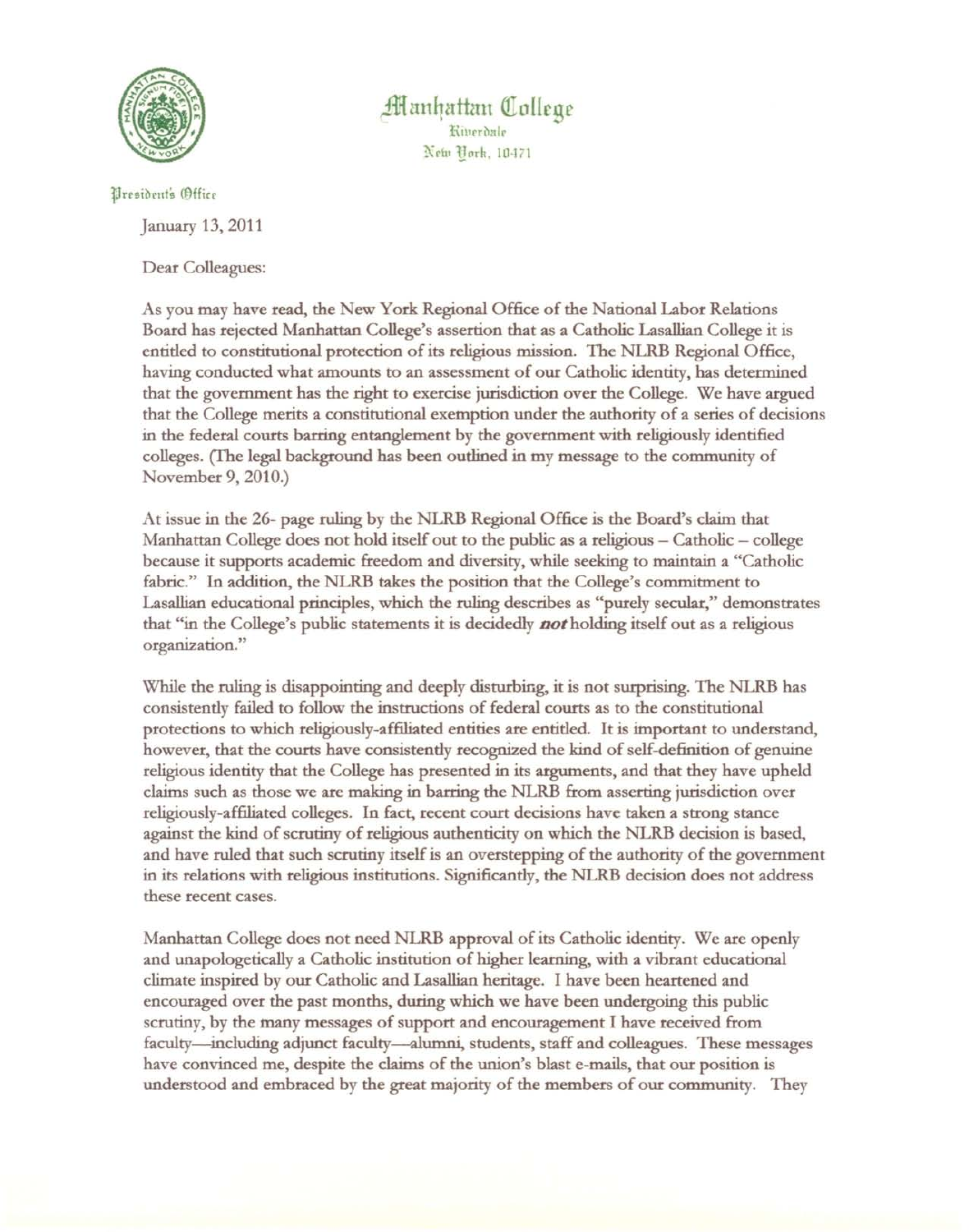also give me hope that we will continue, even amidst these distractions, to carry on the kind of robust and collegial conversation that we as a community need to have as we work together in our common mission. In addition, I have received many messages from colleagues in religiously affiliated institutions of higher education expressing strong support for our stance and encouragement for the stand we are taking against intrusive external assessment of our core identity.

There has never been any question that Manhattan College values its adjunct faculty and the contribution those faculty members make to the mission of the College. The central focus of all of our concern is our students and the quality of their broad educational experience. Our administrative team knows that it has a simple (yet endlessly challenging) task, day in and day out: to work to the best of its ability to help improve that experience. Adjunct faculty obviously playa key role in creating that experience; therefore, we need to do everything we can as an educational community to assure that we have highly qualified and well supported adjunct faculty. I believe that most members of our community understand that we are working in good faith, and I know from personal experience that many of our adjunct faculty value their relationship with the College, enjoy the opportunity to teach our outstanding students, and believe they are treated fairly. As we move forward with an ambitious strategic plan and with renewed enthusiasm for our mission, we of course need to make sure that the talents of all members of our community are included, and that the voices of all are heard.

What is most disappointing and disheartening in the union's arguments and in the NLRB's decision is the complete lack of appreciation for what it means to be a  $21<sup>st</sup>$ -century Catholic college whose mission requires engagement with the broader culture of American society and higher education. The NLRB takes the position that "[w]hile the College may well be affiliated with the Church and take pride in its historical relationship with the Church, the College's public representations clearly demonstrate that it is not providing a 'religious educational environment.'" The NLRB further claims that Manhattan College's public statements acknowledging that it is not controlled by the Catholic Church and is an accredited institution of higher learning in New York State are the proof that "act as a check on institutions that falsely identify themselves as religious merely to obtain exemption from the NLRA [federal labor law]." In addition, New York State United Teachers argued in its submission at the conclusion of the NLRB hearing that "the College's claims of religious exemption from NLRB jurisdiction are less relevant than ever!" Such statements, which call our Catholic identity "irrelevant" at best, and in truth a cynical device to avoid unionization are, frankly, offensive. They are also unfortunately characteristic of the rhetoric of those who are pressing this action against the College.

Among the key "evidence" presented by the union and accepted by the NLRB as supporting the conclusion that the College is not sufficiendy Catholic are the following: the President of the College is not a Christian Brother; there are only a few Christian Brothers on the faculty or in the administration; belief in Christ or God is not a requirement for employment as a faculty member or enrollment as a student; and religious studies courses are academic and intellectual in nature, not catechetical.

Even more egregiously, the union and the NLRB argue that the efforts over the past decade by Manhattan College, in concert with much of Catholic higher education, to refine and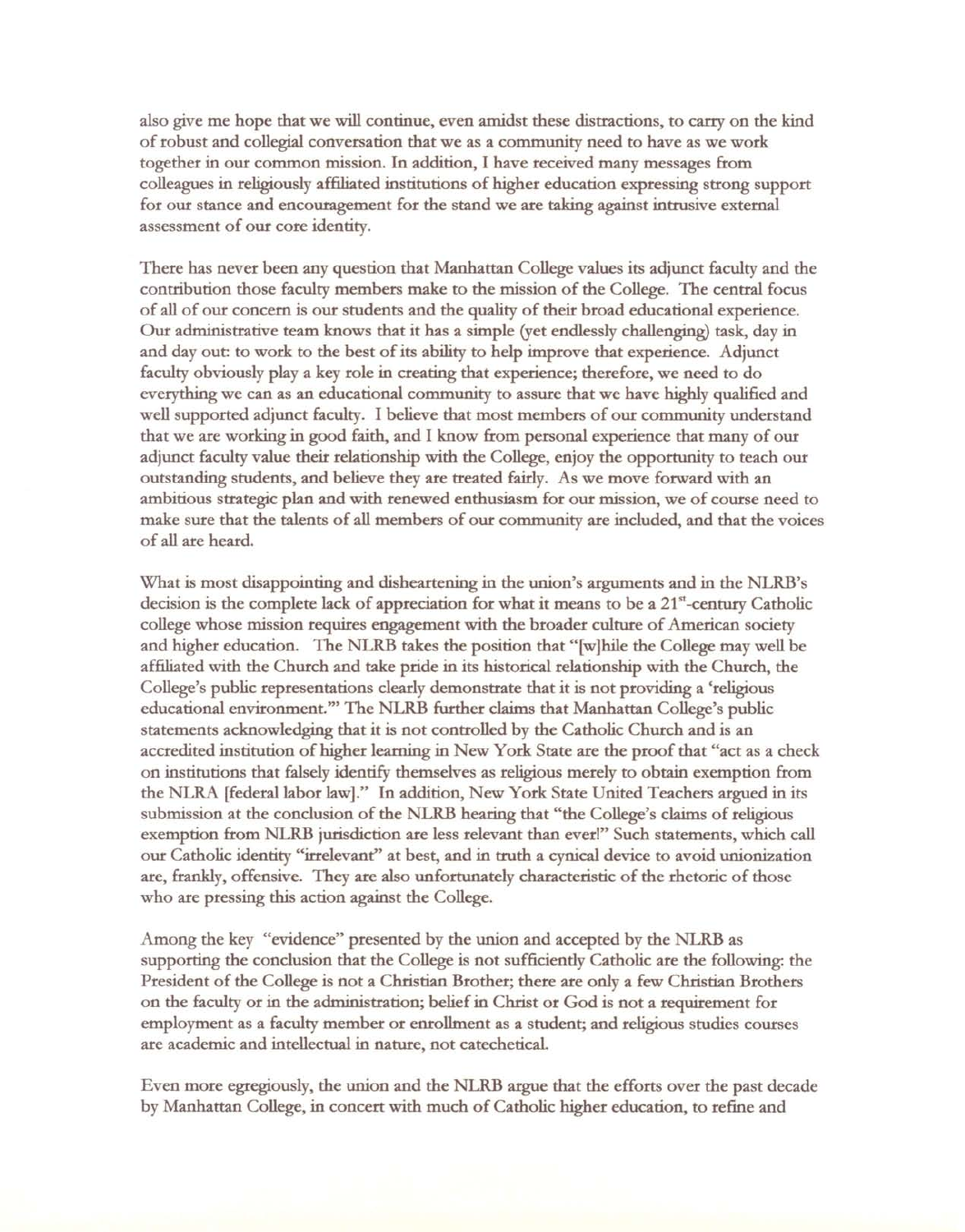revitalize its Catholic mission for the 21<sup>st</sup> century, are a cynical attempt to avoid the reach of the NLRB. The union stated in its brief that the College had taken steps "to 'Catholic-proof itself' or seemingly paint its Catholic character in such a way as to try and build a case for exemption." The union cited as proof that Manhattan is not truly a Catholic College, the declaration by Manhattan that "the College has no intention of tying its Catholic identity to the policies and practices of the pre-Vatican II era":

There is no intention on the part of the Board [of Trustees], the administration, or the faculty to impose church affiliation and religious observance as a condition for hiring or admission, to set quotas based on religious affiliation, to require loyalty oaths, attendance at religious services, or courses in Catholic theology. (From the Board Report: "Manhattan College: Catholic, Lasallian, and Independent, in *Manhattan College:An Introduction to the Catholic Culture and to our* Lasallian Heritage, p. 14)

The arguments based on the presence or absence of Brothers in various positions, or on the lack of confessional tests at hiring, betray complete ignorance of more than thirty years of hard and faithful work in Catholic higher education, undertaken in the spirit of the Second Vatican Council This work aims to pass on the tradition to Catholic laypersons and to all men and women of good faith who choose to accept employment at a Catholic university. Similarly, arguments made about our curriculum show no understanding of the nature of Catholic higher education and its bedrock commitment to the intersection of faith and reason. Both the union and the government apparently perceive our intellectual openness and welcoming spiritual environment, which we consider to be strengths of the Catholic intellectual tradition, as weaknesses. The ruling suggests that the Regional NLRB believes that the primary hallmarks of an authentic Catholic college or university are exclusionary hiring, a proselytizing atmosphere, and dogmatic inflexibility in the curriculum. They thus find themselves arguing, bizarrely, that our faithful attempt to follow the spirit of the Second Vatican Council, reading the signs of the times and adapting our Catholic mission to contemporary needs, proves that we are not a Catholic college. Such arguments and conclusions would be uninformed and disrespectful of contemporary Catholicism in any context; in this case, they amount to an attempt to deprive the College of a fundamental constitutional right to define its own religious identity, and not have the definition of "Catholic" imposed by the government.

The reassessment of mission that engaged the College in the 1990s through the last decade was one that occurred on the campus of virtually every Catholic college and university in the country during those years. The process at Manhattan involved considerable thought, prayer, reflection, and wide consultation, and issued in documents and policy formulations that carefully define our Catholic mission tradition as complex, living, and evolving. They also place stewardship firmly in the hands of the entire community, religious and lay, Catholics and members of other traditions who are welcomed in good faith into the work. Calling ourselves "Lasallian" is not, as the government's decision implies, a watering down of our Catholic identity: it is a strengthening of it. The particular charism of the Brothers of the Chrisitan Schools is a Catholic charism; the openness of the charism to the thinking and insights of all who seek truth in good faith, whatever their personal religious professions, is also Catholic.